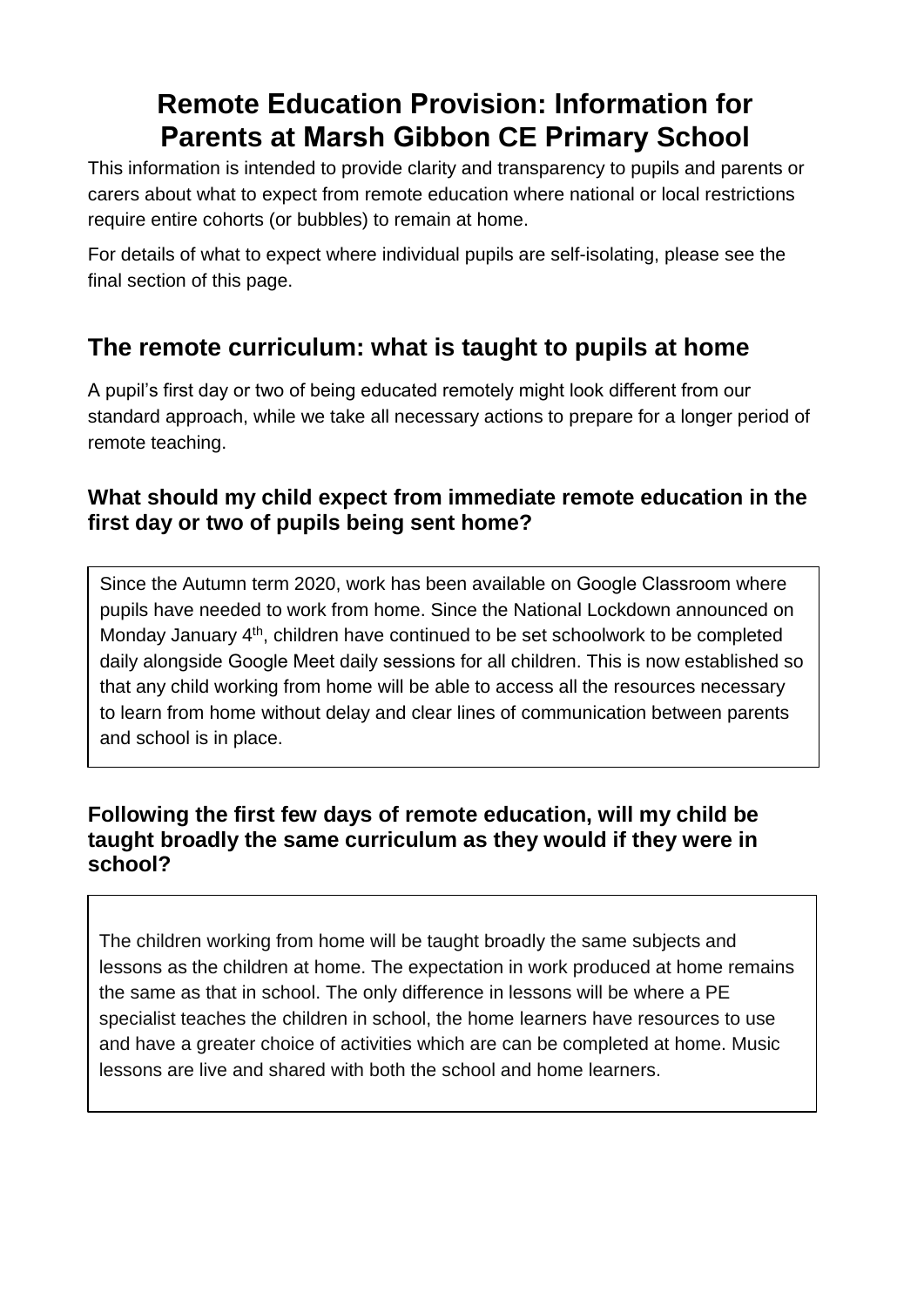# **Remote teaching and study time each day**

### **How long can I expect work set by the school to take my child each day?**

We expect that remote education (including remote teaching and independent work) will take pupils broadly the following number of hours each day:

| <b>Early Years</b> | The expectation in EYFS is that the children will complete<br>a phonics/English activity and a maths activity set by the<br>teacher daily. The teacher then timetables activities that link<br>with the topics being covered in school which the children can<br>do throughout the day. The expectation is that the children will<br>be engaged in these activities for up to 3 hours over the<br>course of the day but recognise that these will be much<br>shorter chunks of time. The children also meet on Google<br>Meet daily with the class teacher for an opportunity to share<br>and talk about their work. |
|--------------------|----------------------------------------------------------------------------------------------------------------------------------------------------------------------------------------------------------------------------------------------------------------------------------------------------------------------------------------------------------------------------------------------------------------------------------------------------------------------------------------------------------------------------------------------------------------------------------------------------------------------|
| Key Stage 1        | The expectation in KS1 is that children are engaged in learning<br>at home for 3 hours a day. English lessons are taught live daily<br>for the input and the teacher is available to answer any<br>questions children or parents may have prior to starting.<br>Maths lessons are also taught live daily for the input and the<br>teacher is available to answer any questions.<br>Children are also expected to complete lessons covering all<br>subjects across the curriculum. All the teaching materials<br>are available on Google Classroom to support parents in<br>delivering these lessons at home.         |
|                    | The teacher carries out Google Meet sessions weekly to<br>focus on children's social and emotional needs and provide<br>time for the children to talk to each other.<br>The music specialist also carries out weekly music lessons<br>with each class.                                                                                                                                                                                                                                                                                                                                                               |
| Key Stage 2        | The expectation in KS2 is that children are engaged in<br>learning for up to 4 hours a day. Children in KS2 use<br>Google Classroom to complete their work at home and at<br>school. Live lessons are taught in English and maths daily<br>through Google Meet.<br>Children are also expected to complete lessons covering<br>all subjects across the curriculum. All the teaching                                                                                                                                                                                                                                   |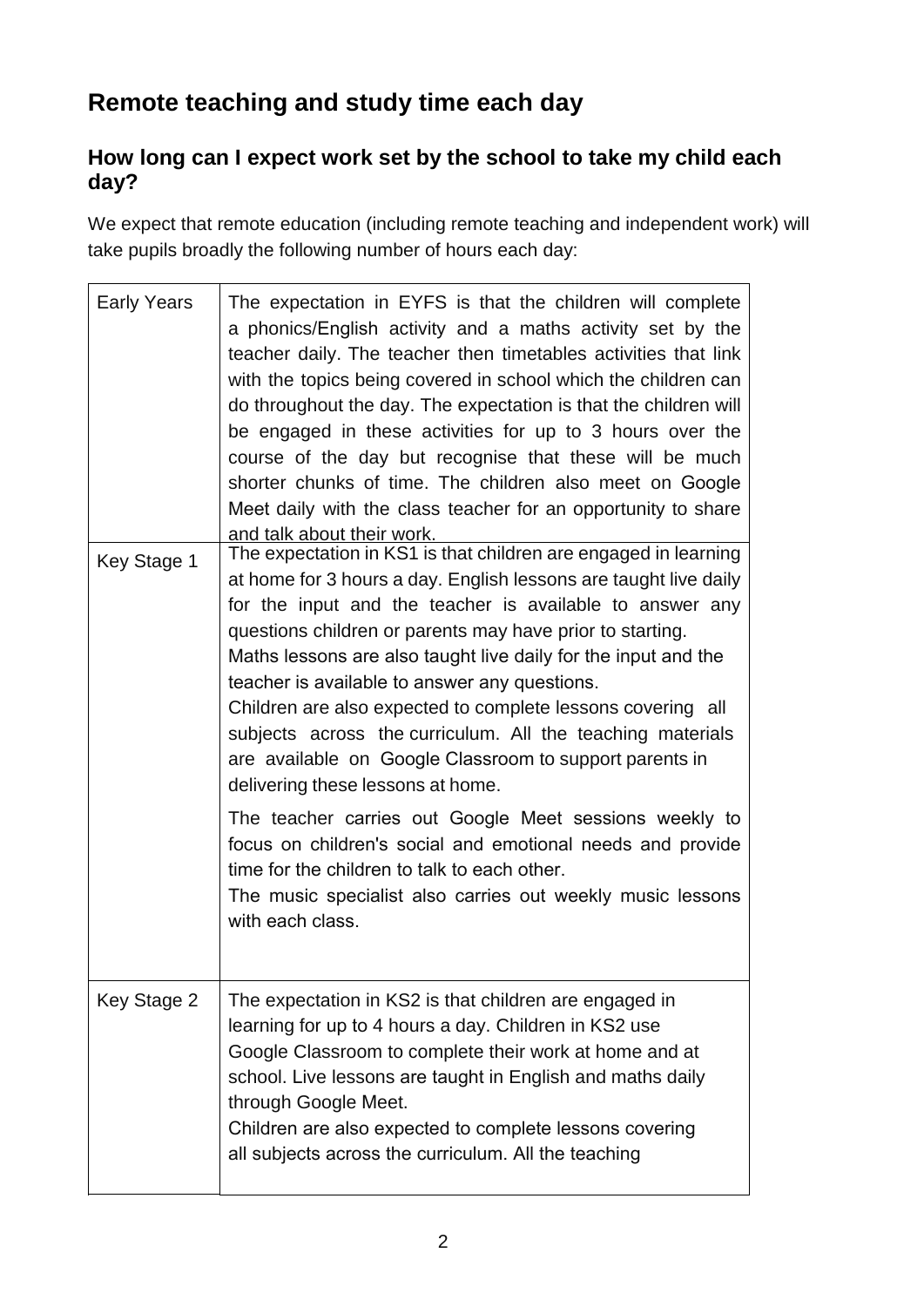| materials are available on Google Classroom to support     |
|------------------------------------------------------------|
| parents in delivering these lessons at home.               |
| The teacher carries out Google Meet sessions weekly to     |
| focus on children's social and emotional needs and provide |
| time for the children to talk to each other.               |
| The music specialist also carries out weekly music lessons |
| with each class.                                           |
|                                                            |

## **Accessing remote education**

#### **How will my child access any online remote education you are providing?**

By using Google Classroom, children can access the platform in a variety of different ways. Laptops have been given out from school when required in order to support families.

### **If my child does not have digital or online access at home, how will you support them to access remote education?**

We have contacted all parents to ensure that everyone has some degree of remote learning access for Google Classroom. Where children have no access to devices, they have borrowed a device from school.

All work can be set, completed, and marked on Google classroom.

Everyone has access to the technology required.

#### **How will my child be taught remotely?**

We use a combination of the following approaches to teach pupils remotely: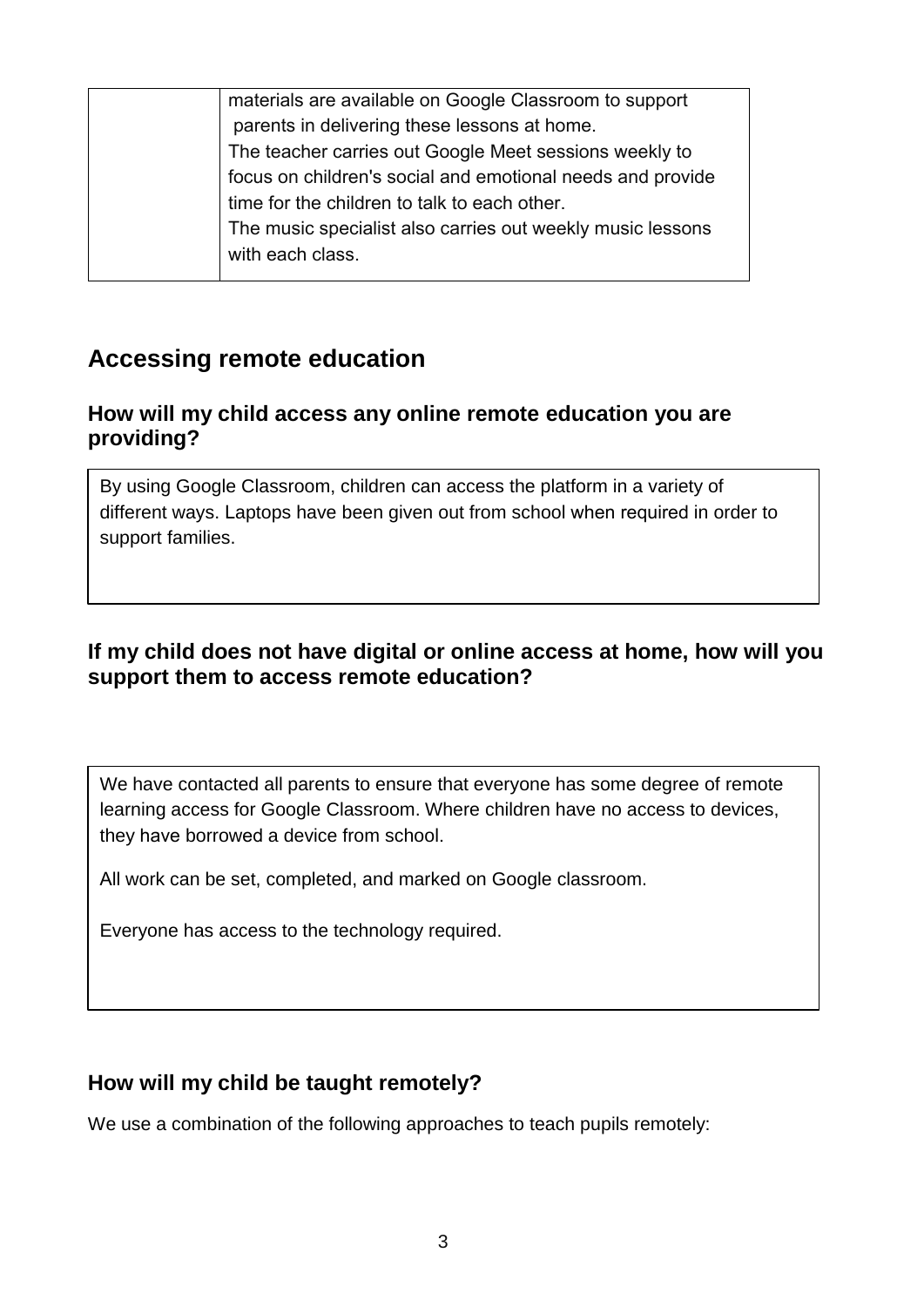Some examples of remote teaching approaches:

- live teaching (online lessons) See detail for KS1 and KS2 above
- reading books can be accessed online
- White Rose Maths supports the teaching of maths alongside live teaching. Where other commercially available websites support the teaching of specific subjects or areas, including video clips or sequences, these are also used.
- Children use Mathletics to support maths teaching and learning at school and at home.

## **Engagement and feedback**

#### **What are your expectations for my child's engagement and the support that we as parents and carers should provide at home?**

- We expect all children to engage with remote learning and complete work as they would in school. We recognise that that not all families will be able to complete all lessons everyday but there is an expectation that English and maths in completed daily as a minimum.
- Children who are struggling are contacted by teachers and support staff in order to support parents in delivering expectations to ensure they are working as well as can be expected in the current circumstances. The Headteacher and Deputy Headteacher follow up calls when appropriate.
- Identified SEN children are in school so they are fully supported with TAs.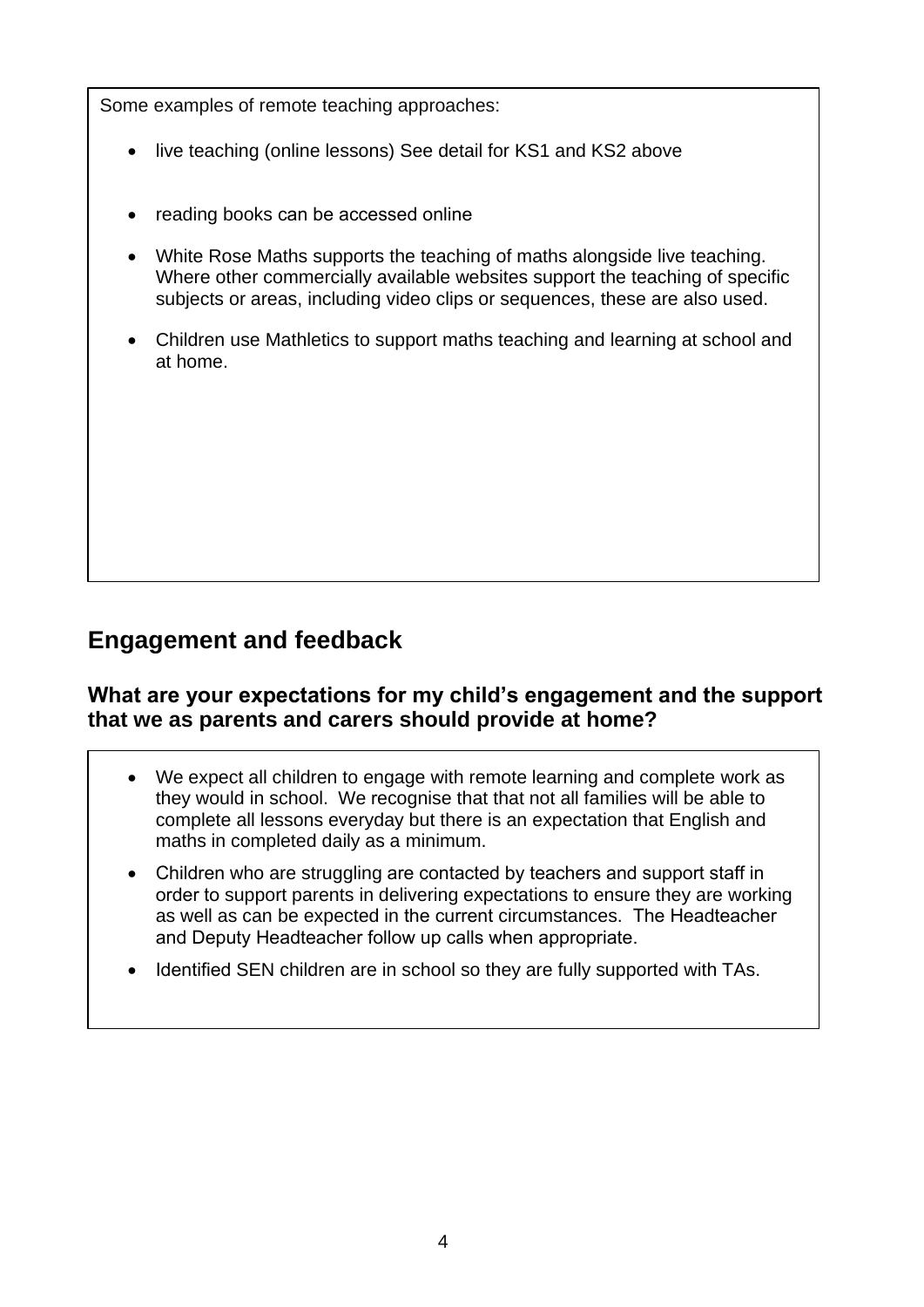### **How will you check whether my child is engaging with their work and how will I be informed if there are concerns?**

- We will contact Parents daily if they do not attend lives lessons to check they are OK.
- Work is sent in daily for marking and checking.
- Any work not handed in over a few days will be followed up with a phone call to check everything is OK.
- If there any concerns, the school will ring the Parent on the day.

## **How will you assess my child's work and progress?**

Feedback can take many forms and may not always mean extensive written comments for individual children. For example, whole-class feedback or quizzes marked automatically via digital platforms are also valid and effective methods, amongst many others. Our approach to feeding back on pupil work is as follows:

- Daily marking of children's work sent in.
- Self-marking with parents in maths and work submitted.
- Quizzes on Google Classroom.

# **Additional support for pupils with particular needs**

### **How will you work with me to help my child who needs additional support from adults at home to access remote education?**

We recognise that some pupils, for example some pupils with special educational needs and disabilities (SEND), may not be able to access remote education without support from adults at home. We acknowledge the difficulties this may place on families, and we will work with parents and carers to support those pupils in the following ways:

- Identified SEN children are encouraged to attend school where possible to continue their learning and support them.
- SEN children at home are contacted to support work at home and sent differentiated work linked to targets on SEN support plan.
- Daily Google Classroom sessions in EYFS help younger children to see and talk with each other, share stories and examples of their school work with their teacher and teaching assistant.